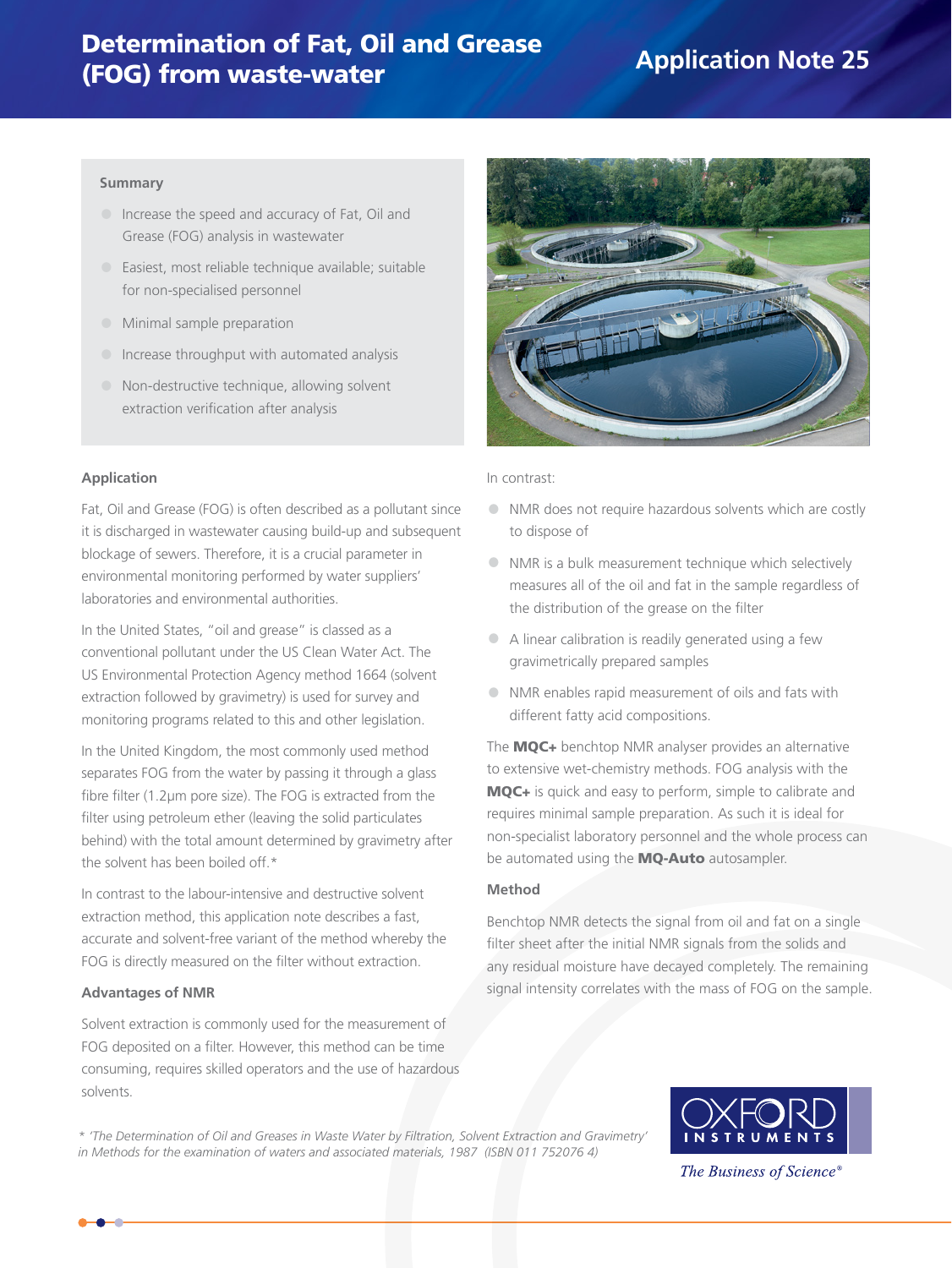#### **Calibration**

Since NMR calibrations are always linear, only two well characterised standards are required to calibrate the analyser. However, it is recommended that the instrument is calibrated using at least 6 standard samples with known FOG contents, evenly distributed over the range of interest. The samples must be dry prior to the NMR measurement.

In this study, the calibration standards were prepared by adding 100 mg of the desired composition of fat, oil or grease (edible oil, animal fat, mineral oil, engine lubricant, etc.) to petroleum ether (100ml), followed by adding aliquots of this mixture to clean filter sheets. After drying, the reference grease content of each standard was measured using a precision analytical balance to at least four decimal places  $(\pm 0.1 \text{ mg})$ .

#### **Measurements**

To prepare a sample for analysis, a dried filter sheet containing filtration residuals was folded and placed into a small glass vial. The samples were then temperature conditioned at 40°C in a dry block for a minimum of 20 minutes prior to measurement by the MQC+. The total measurement time for one sample was 5 minutes, excluding sample conditioning time.

#### **Results**

## **Comparison of NMR and solvent extraction using artificial standards**

Figure 1 shows a calibration obtained by measuring a set of calibration standards created by adding known amounts of a FOG mixture to various filter papers.



*Figure 1. NMR calibration generated for the set of standards prepared using gravimetric data for the oil/fat mixtures. The correlation coefficient and standard deviation are 1.00 and 0.70 mg respectively.*

A comparison of FOG content measurements performed on the calibration standards against gravimetry is shown in Table 1; it clearly shows that the NMR method is more accurate than solvent extraction (using petroleum ether).

| Sample ID      | Reference<br><b>FOG content</b><br>measured<br>gravimetrically<br>$m0$ , mg | <b>FOG content</b><br>determined<br>by extraction<br>method<br>$m1$ , mg | <b>FOG content</b><br>measured by<br><b>NMR</b> method<br>$m2$ , mg | <b>Difference</b><br>$Im0-m1l$ , mg | <b>Difference</b><br>$\lfloor m0-m2 \rfloor$ , mg |
|----------------|-----------------------------------------------------------------------------|--------------------------------------------------------------------------|---------------------------------------------------------------------|-------------------------------------|---------------------------------------------------|
| 1              | 0.6                                                                         | 0.3                                                                      | 0.9                                                                 | 0.3                                 | 0.3                                               |
| $\overline{2}$ | 0.8                                                                         | 0.6                                                                      | 0.9                                                                 | 0.2                                 | 0.1                                               |
| 3              | 0.8                                                                         | 3.4                                                                      | 1.0                                                                 | 2.6                                 | 0.2                                               |
| $\overline{4}$ | 4.5                                                                         | 5.3                                                                      | 3.7                                                                 | 0.8                                 | 0.8                                               |
| 5              | 10.0                                                                        | 8.4                                                                      | 8.9                                                                 | 1.6                                 | 1.1                                               |
| 6              | 21.3                                                                        | 20.1                                                                     | 21.2                                                                | 1.2                                 | 0.1                                               |
| $\overline{7}$ | 59.4                                                                        | 54.8                                                                     | 56.9                                                                | 4.6                                 | 2.5                                               |
| 8              | 98.4                                                                        | 94.5                                                                     | 97.7                                                                | 3.9                                 | 0.7                                               |
| 9              | 205.0                                                                       | 193.3                                                                    | 205.4                                                               | 11.7                                | 0.4                                               |

| Table 1. Comparison of solvent extraction and NMR results for FOG content against gravimetry |  |  |  |  |
|----------------------------------------------------------------------------------------------|--|--|--|--|
|                                                                                              |  |  |  |  |